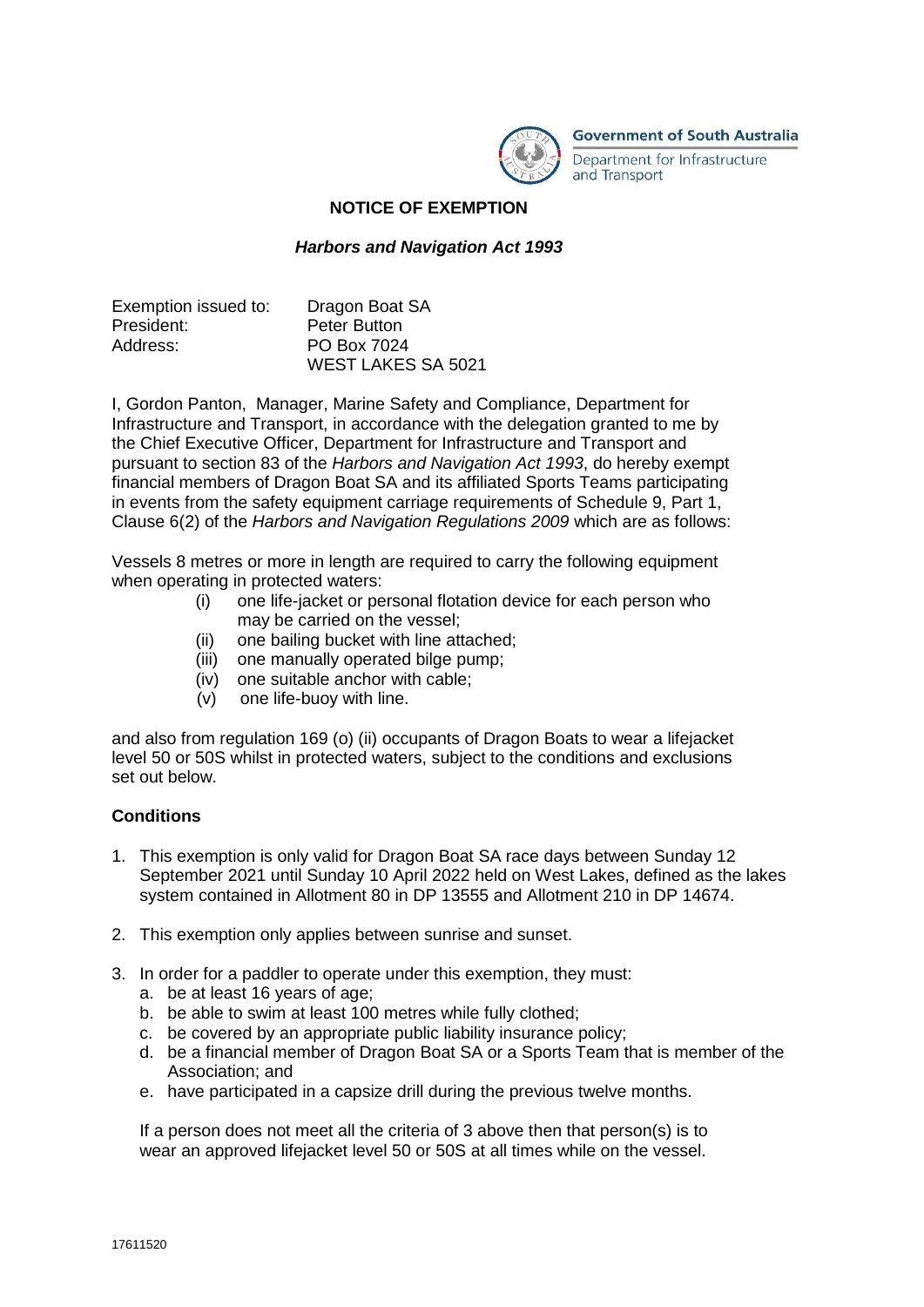- 4. Dragon boats must stay within 50 metres of the shore unless taking necessary action to avoid the potential collision with another vessel (and in keeping with the rules of navigation).
- 5. A mobile phone must be carried in a water tight container in the Dragon Boat.
- 6. Effective rescue capability must available during any activities covered by this exemption, to ensure the safety of crews should the circumstance arise where selfrescue is not possible.
- 7. Dragon Boat SA provides a written acknowledgement that it releases, indemnifies and discharges the Minister for Transport and the Crown in the right of the State of South Australia and their employees and agents (those indemnified) from and against any loss (including legal costs and expenses) or liability incurred or suffered by any of those indemnified as a result of any suit, demand, action, claim or proceeding brought by any person against those indemnified arising from the issue of this exemption or the above event.
- 8. Dragon Boat SA complies with all other requirements under the *Harbors and Navigation Act 1993* and the *Harbors and Navigation Regulations 2009*.
- 9. Dragon Boat SA displays this exemption on its website and advises members of affiliated Dragon Boat clubs of the contents of this exemption.

A breach of any of the conditions will result in the exemption being revoked and safety equipment carriage requirements applied.

## **Exclusions**

- 1. This exemption does not apply between the hours of sunset and sunrise.
- 2. During periods where turbidity or other factors reduces the visibility of people/objects below the water, all paddlers and other occupants must wear an approved lifejacket.
- 3. Persons unable to swim at least 100 metres fully clothed (including those permanently or temporarily impaired by a medical condition) must wear an approved lifejacket.
- 4. This exemption applies only to paddlers and does not include coaches, drummers or sweeps or any persons not paddling the craft.
- 5. School teams, social teams and corporate teams must wear approved lifejackets.
- 6. Persons under the age of 16 must wear an approved lifejacket.

This Notice of Exemption is valid from Sunday 12 September 2021 to Sunday 10 April 2022.

This exemption may be revoked or amended at any time prior to the expiry date.

Issued by: .................................................... Date: ............................................. Gordon Panton, Manager Maritime Safety and Compliance CEO Delegate of the *Harbors and Navigation Act 1993* Date: 22/09/2021